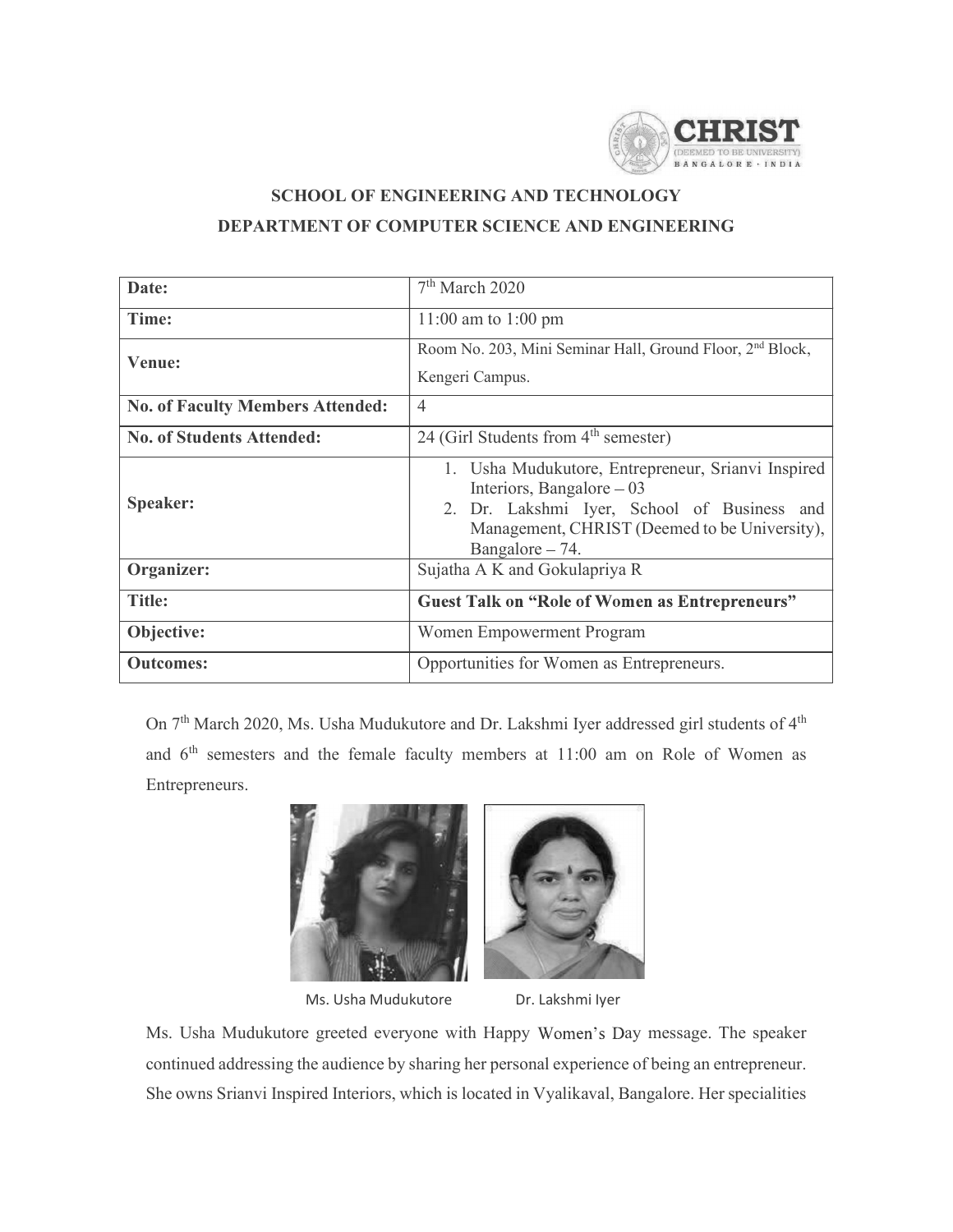include designing and weaving extra ordinary organic fabrics of ahimsa silk, organic cotton, linen, jute and fibres of banana, korai, palm stem, sisal, jute, pine wood, aromatic vetiver and include designing and weaving extra ordinary organic fabrics of ahimsa silk, organic cotton,<br>linen, jute and fibres of banana, korai, palm stem, sisal, jute, pine wood, aromatic vetiver and<br>bamboo. Madam is also into Desig products like window blinds, duvets, carpets, false ceiling, cladding, curtains and so on. include designing and weaving extra ordinary organic fabrics of ahimsa silk, organic cotton,<br>thinen, jute and fibres of banana, korai, palm stem, sisal, jute, pine wood, aromatic vetiver and<br>bamboo. Madam is also into Desi

Her message to all women asking them to feel the following:

- I am pretty
- I am Strong
- I can
- I am what I am

statements.

include designing and weaving extra ordinary organic fabrics of ahimsa silk, organic cotton,<br>
ilnen, jute and fibres of banana, korai, palm stem, sisal, jute, pine wood, aromatic vetiver and<br>
bamboo. Madam is also into Des linen, jute and fibres of banana, korai, palm stem, sisal, jute, pine wood, aromatic vetiver and<br>bamboo. Madam is also into Designing and manufacturing theme based soft furnishing<br>products like window blinds, duvets, carpe bamboo. Madam is also into Designing and manufacturing theme based soft furnishing<br>products like window blinds, duvets, carpets, false ceiling, cladding, curtains and so on.<br>
Her message to all women asking them to feel th about Government funding agencies who are supporting women Entrepreneurship.

The session ended at 12:45 pm with a sense of motivation to all the young minds of women on becoming an Entrepreneur.



Sample Snapshots of the event: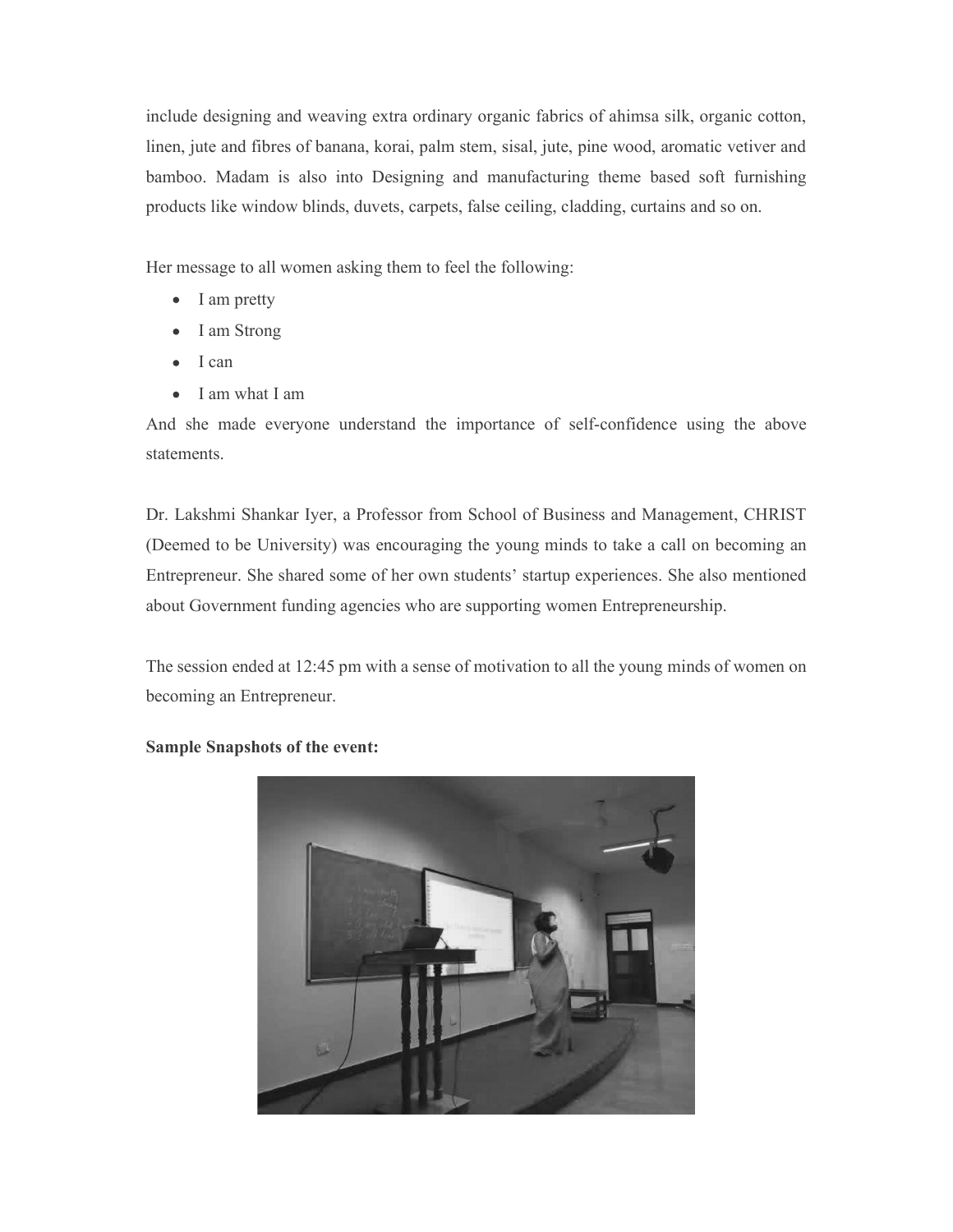



Faculty Members Present: Ms. Gokulapriya R Dr. Aruna S K Ms. Mausumi Goswami Dr. Rekha V

Kozlachandian

Head of the Department<br>Computer Science and Engineering<br>CHRIST (Deemed to be University)<br>Bengaluru - 560 074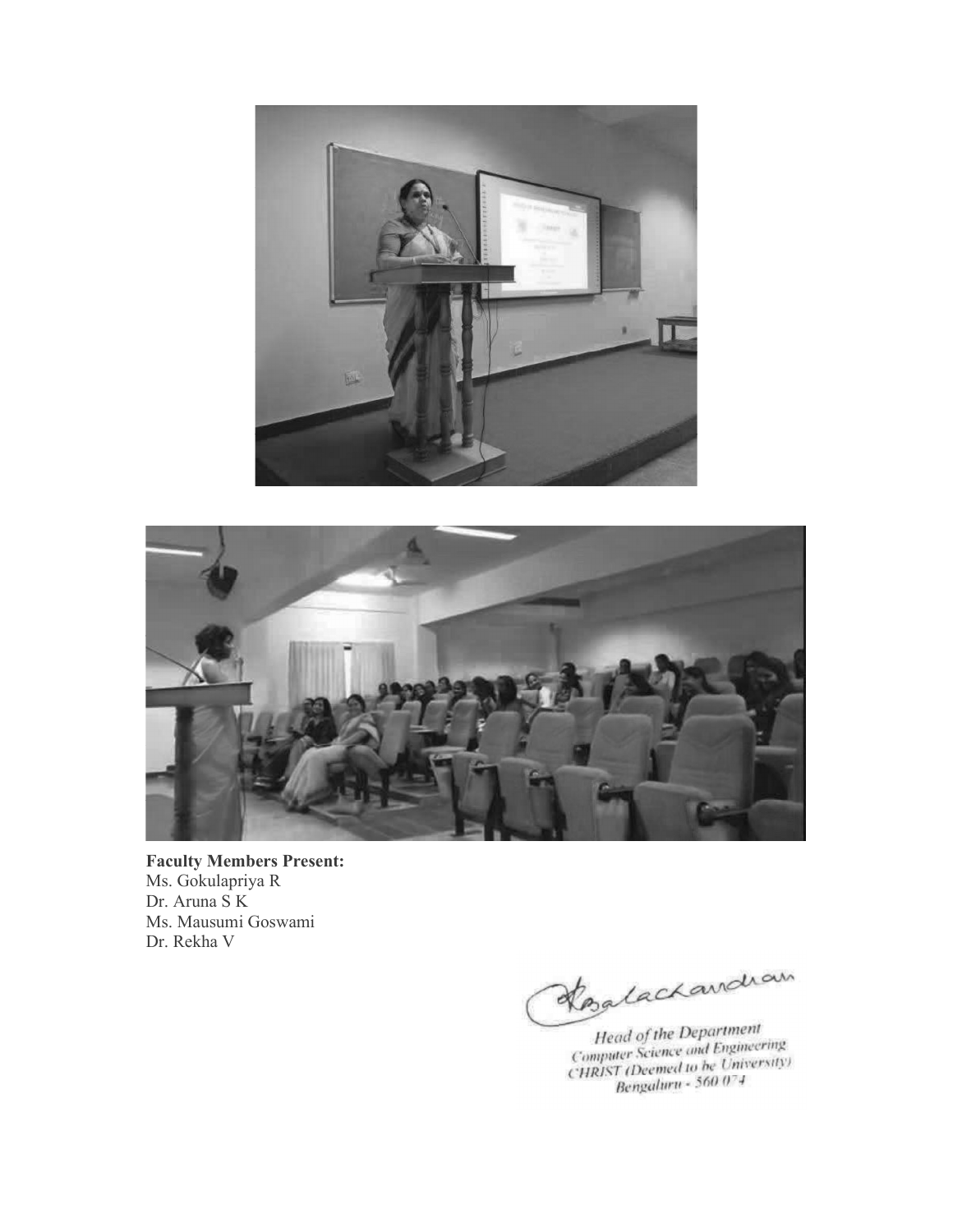| <b>Students Participation Details:</b> |          |                         |
|----------------------------------------|----------|-------------------------|
| Sl. No.                                | Reg. No. | <b>Name</b>             |
| 1.                                     | 1860382  | <b>ANUSHA</b>           |
| 2.                                     | 1860385  | <b>CHANDANA.S</b>       |
| 3.                                     | 1860386  | CHINTHALA SREYA REDDY   |
| 4.                                     | 1860389  | <b>GREESHMA SHAJI</b>   |
| 5.                                     | 1860390  | <b>HRIDYA</b>           |
| 6.                                     | 1860393  | PAVANI.M                |
| 7.                                     | 1860395  | <b>RESHMA.R</b>         |
| 8.                                     | 1860401  | <b>SUSHMA S</b>         |
| 9.                                     | 1860402  | <b>SUSHMITHA</b>        |
| 10.                                    | 1860450  | <b>AYUSHI TOMAR</b>     |
| 11.                                    | 1860451  | <b>APARNA THOMAS</b>    |
| 12.                                    | 1860452  | <b>KIRTHANA S</b>       |
| 13.                                    | 1860453  | <b>S.B.VYSHNAVI</b>     |
| 14.                                    | 1860455  | SANGARAJU REEMA SREE    |
| 15.                                    | 1860476  | <b>SUSHMITA.N</b>       |
| 16.                                    | 1860477  | <b>AKSHAYA SAIR</b>     |
| 17.                                    | 1861016  | K V S BHAVYA SREE       |
| 18.                                    | 1861019  | <b>SANYA JAIN</b>       |
| 19.                                    | 1861020  | TIYA ANN SIBY           |
| 20.                                    | 1861027  | <b>DOLLY JAIN</b>       |
| 21.                                    | 1861028  | <b>SONAM PAL</b>        |
| 22.                                    | 1861030  | <b>JESSICA ARLINA M</b> |
| 23.                                    | 1861031  | <b>SHRUTHI R</b>        |
| 24.                                    | 1861032  | MARIA NIKITHA S         |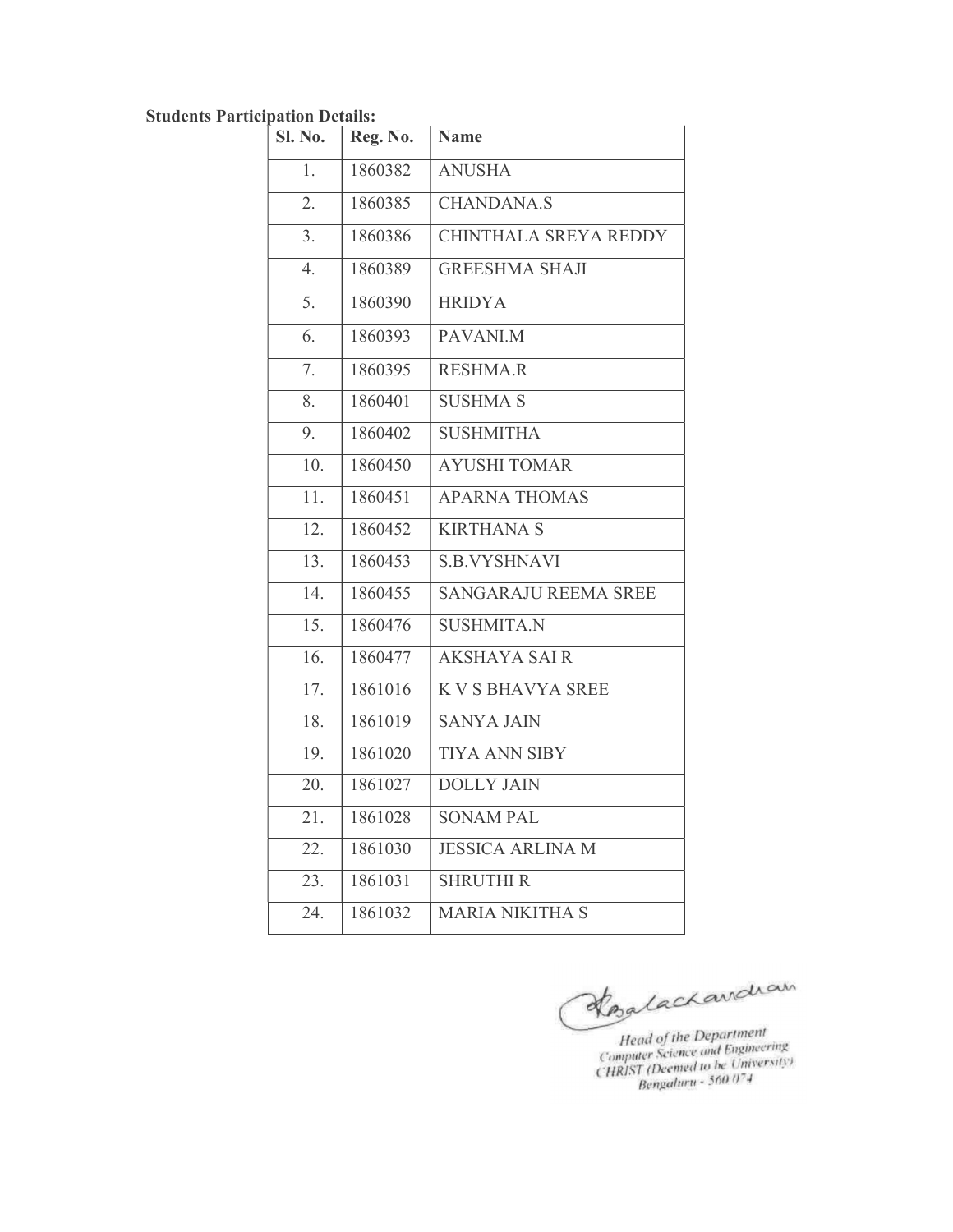





### SCHOOL OF ENGINEERING AND TECHNOLOGY DEPARTMENT OF COMPUTER SCIENCE AND ENGINEERING

#### MISSION:

- Imparts core and state-of-the-art knowledge in the areas of Computation and Information Technology.
- Promotes the culture of research and inspires innovation.
- Acquaints the students with the latest industrial practices, team building and entrepreneurship.
- Sensitizes the students to the environmental, social & ethical needs of society.

# Guest Talk

### on

# ROLE OF WOMEN AS ENTREPRENEURS

This is to inform all WOMEN of the Computer Science and Engineering Department that a Guest Talk is scheduled on 7<sup>th</sup> March **ENTIRENT:** THE CONFURTED AND DESCRIMING THE MARKET MANUSION:<br> **MISSION:** CONFURTED A COMPUTATIONAL EXCELLENCE"<br> **MISSION:**<br>
Computation Technology.<br>
Promotes the culture of research and inspires innovation.<br>
A computatio VISION: "TO FORTIFY ETHICAL COMPUTATIONAL EXCELLENCE"<br> **MISSION:**<br> **Computation Technology.**<br> **Computation Technology.**<br> **Computation Freminarion Freminary Process the students with the latest industrial practices, team b** Time: 11:00 am to 1:00 pm. Acquaints the students with the latest industrial practices, team building and<br>
entrepreneurship.<br>
Curest External, social & ethical needs of<br>
society.<br> **Guest Talk**<br> **ROLE OF WOMEN AS ENTREPRENEURS**<br>
This is to inform al entrepreneurship.<br> **Guest Talk**<br> **Guest Talk**<br> **Guest Talk**<br> **Guest Talk**<br> **On**<br> **ROLE OF WOMEN AS ENTREPRENEURS**<br>
This is to inform all WOMEN of the Computer Science<br>
Engineering Department that a Guest Talk is scheduled

Participants: 4<sup>th</sup> and 6<sup>th</sup> semester Girl Students and Women Faculty Members 100 Participants (89 students + 11 Faculties).

### Speaker/s:

Name: Dr. Lakshmi Shankar Iyer, Assistant Professor, School of Business and Management, CHRIST (Deemed to be University), Kengeri Campus, Bangalore  $-74.$ 

Kozlachandran

Head of the Department Head of the Department<br>Computer Science and Engineering Computer Science and Engineersity)<br>CHRIST (Deemed to be University) Bengaluru - 560 074